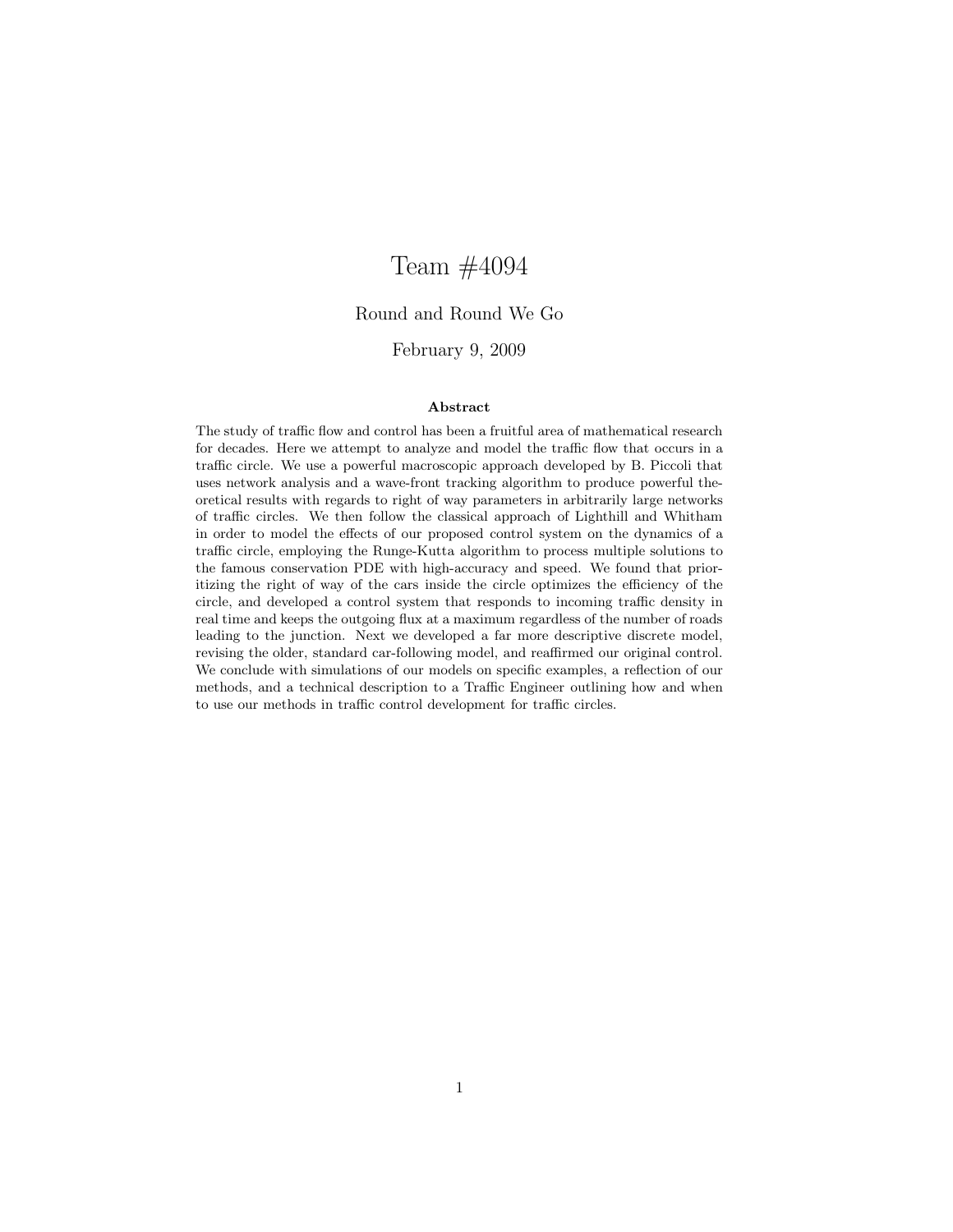# Contents

| 1 Introduction                                    | 3                |
|---------------------------------------------------|------------------|
| 2 The Macroscopic Model without Control           | $\boldsymbol{4}$ |
| 3 Network Considerations                          | 5                |
| 4 Macroscopic Model with Control                  | 6                |
| 5 The Microscopic Model                           | 9                |
| 6 Directions for a Traffic Engineer<br>6.1<br>6.2 | 12<br>- 12       |
| Conclusion                                        | 14               |

# List of Figures

|                | No Control Response to a One Peak Input $\dots \dots \dots \dots \dots \dots \dots$            |  |
|----------------|------------------------------------------------------------------------------------------------|--|
| 2              |                                                                                                |  |
| $\mathcal{S}$  |                                                                                                |  |
| $\overline{4}$ | Monstrous Incoming Flux With and Without Control- 12 roads $\dots \dots$ 8                     |  |
| 5 <sup>5</sup> |                                                                                                |  |
| -6             | Density for different incoming fluxes and Radii $\ldots \ldots \ldots \ldots \ldots \ldots$ 10 |  |
| 7              | Typical Example of Micro-Model Density Results 11                                              |  |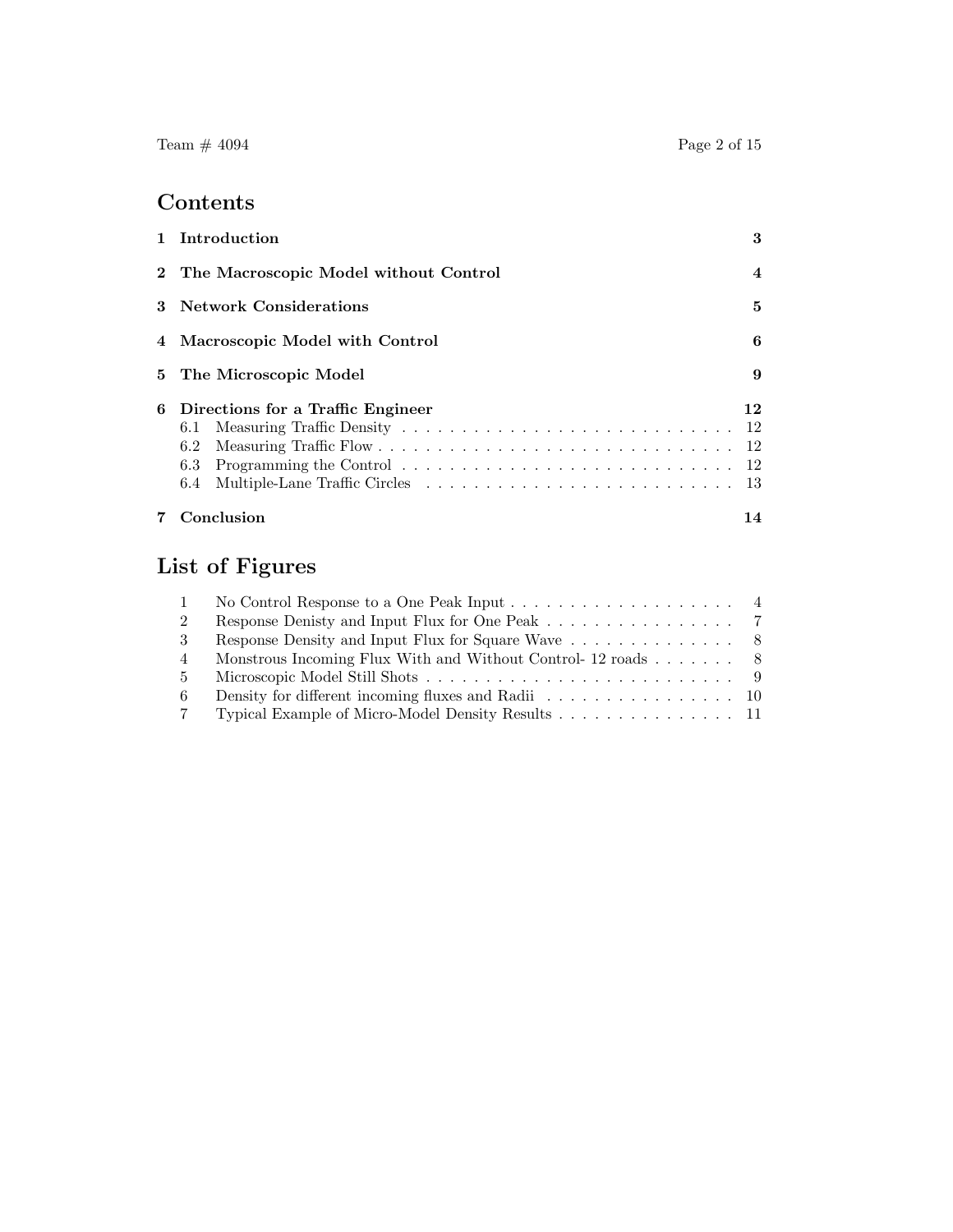Team  $\#$  4094 Page 3 of 15

#### 1 Introduction

This paper is concerned with modeling and optimizing traffic flow in a traffic circle. As in past studies of traffic flow (i.e. [1], [3], [4], [7]), we rely heavily on the following conservation law for cars:

$$
\rho_t + f(\rho)_x = 0,\tag{1}
$$

Where  $\rho : \mathbb{R}_+ \times [a, b] \to [0, \rho_{max}]$  is the density of cars (number of cars per unit distance), and  $f : [0, \rho_{max}] \to \mathbb{R}$  is the traffic flow or flux across a boundary (number of cars per unit time). The flux and density are related by the following rule:  $f(\rho) = \rho v(\rho)$ . This conservation assumption has been used in almost every macroscopic model for traffic flow so far, and it makes for a very useful description of the dynamics involved. Here it is applied to the idea of a traffic circle, which is an alternative to a traditional traffic light junction. We note here that no distinction is made in the paper between a traffic circle and a roundabout, even though there are slight technical differences. The rest of our assumptions we list here:

- No cars are created or destroyed, as described by  $(1)$
- Traffic density within the roundabout is uniform.
- Traffic flux into the circle is constant within a sufficiently small time interval.
- All drivers that enter the traffic circle will exit without going around the loop multiple times.
- The velocity is a function of  $\rho$  and it is zero at  $\rho_{max}$ .
- The traffic from incoming roads is distributed on outgoing roads according to timevarying coefficients.
- Drivers attempt to maximize flux when possible.

Assuming traffic flux to be constant during small time intervals may seem like a bit of a stretch, but really it is just a condition that ensures rough continuity of incoming traffic density. In fact, our model allows for a very large number of jump discontinuities, so that the traffic control device can handle a piecewise constant wave of incoming traffic density. The condition on the velocity is one given in most traffic models, and it tests out empirically. We will be employing a velocity equation derived empirically from [8] [3]:

$$
v(\rho) = \begin{cases} v_s & , & 0 \le \rho \le \sigma \\ \beta(\frac{1}{\rho} - \frac{1}{\rho_{max}}) & , & \rho > \sigma \end{cases}
$$
 (2)

Here,  $v_s$  is the velocity a car would go if it was by itself, in other words it represents the speed limit. The  $\sigma$  is what's known as the "capacity" of a system; it is the density at which the flux is maximum, and the  $\beta$  is a constant chosen to make the function continuous. Note that the function for velocity makes intuitive sense as well; as the density increases, the velocity decreases, until it hits the maximum density, where it becomes zero.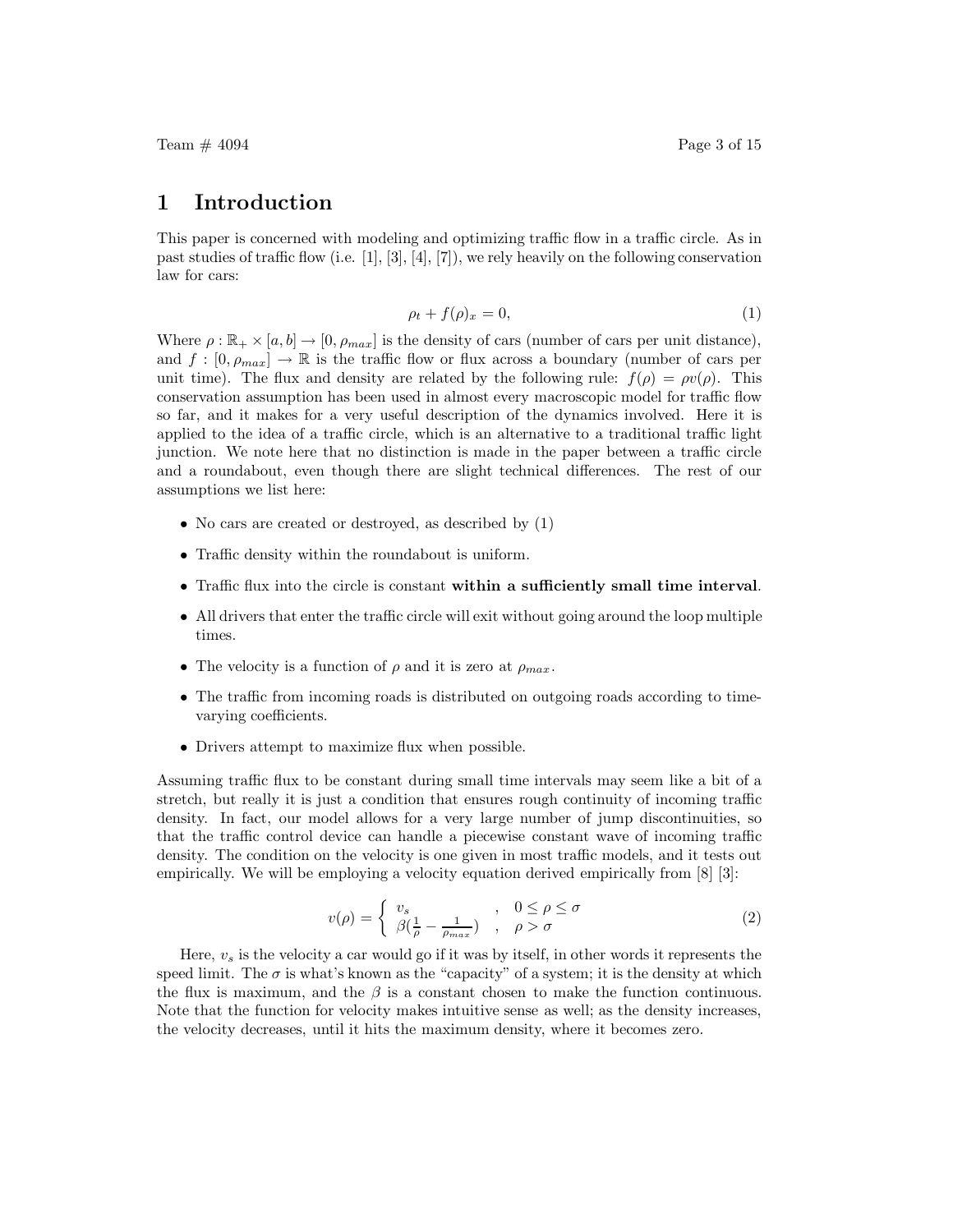Team  $\#$  4094 Page 4 of 15



Figure 1: No Control Response to a One Peak Input

The final two assumptions are the basis for the most recent developments in traffic science that examines flows on a network; see [1] and [4] for details. Now, after modeling the system properly, we needed to choose something to optimize. In the past, researchers have looked at outgoing flux, traffic density, queuing time, and decreased possibility of congestion. Given the fact that the only way to reduce queuing times in this case is to increase the outgoing flux, we chose to control traffic density to **maximize the outgoing** traffic flow.

## 2 The Macroscopic Model without Control

We begin with the case of a single-lane traffic circle with n incoming roads and  $m$  outgoing roads. We let  $f_i$  represent the flux from the  $i^{\text{th}}$  incoming road,  $f^j$  represent the flux into the  $j<sup>th</sup>$  outgoing road, and we let f be the total outgoing flux, which is what we are trying to maximize. Similarly, we let  $\rho_i$  represent the traffic densities of the incoming rows and  $\rho$  represent the uniform density inside the circle.

The input parameters are the  $\rho_i$  which can be made constants or can vary with time independently of each other. The outgoing flux is then modeled by the following set of equations:

$$
f(\rho) = \begin{cases} \sum f_i(\rho_i) & , \quad 0 \le \rho \le \sigma \\ \sum f_i(\rho_i)(1 - \frac{\rho}{\rho_{max}}) & , \quad \rho > \sigma \end{cases}
$$
 (3)

Where  $\rho_{max}$  corresponds to the density in "bumper to bumper" traffic and  $\sigma = \frac{\rho_{max}}{2}$  is the capacity as defined previously. In the model, following standard traffic laws currently in place regarding traffic circles, we assume that all entrances had yield signs placed on them, so that traffic entering yielded to traffic inside the circle. Fig $(1)$  is an example of how an uncontrolled traffic circle with 4 incoming and outgoing roads responds to various initial traffic densities, as well as an incoming flux that varies with time. The red line shows the capacity,  $\sigma$ , and, as you can see, the density rises over capacity, which is not optimal, and this causes traffic congestion.

Apparently we need a control to keep the density from moving outside of some acceptable region of the capacity, and this will optimize the traffic circle. But first, we need to know what type of traffic control we should be looking for.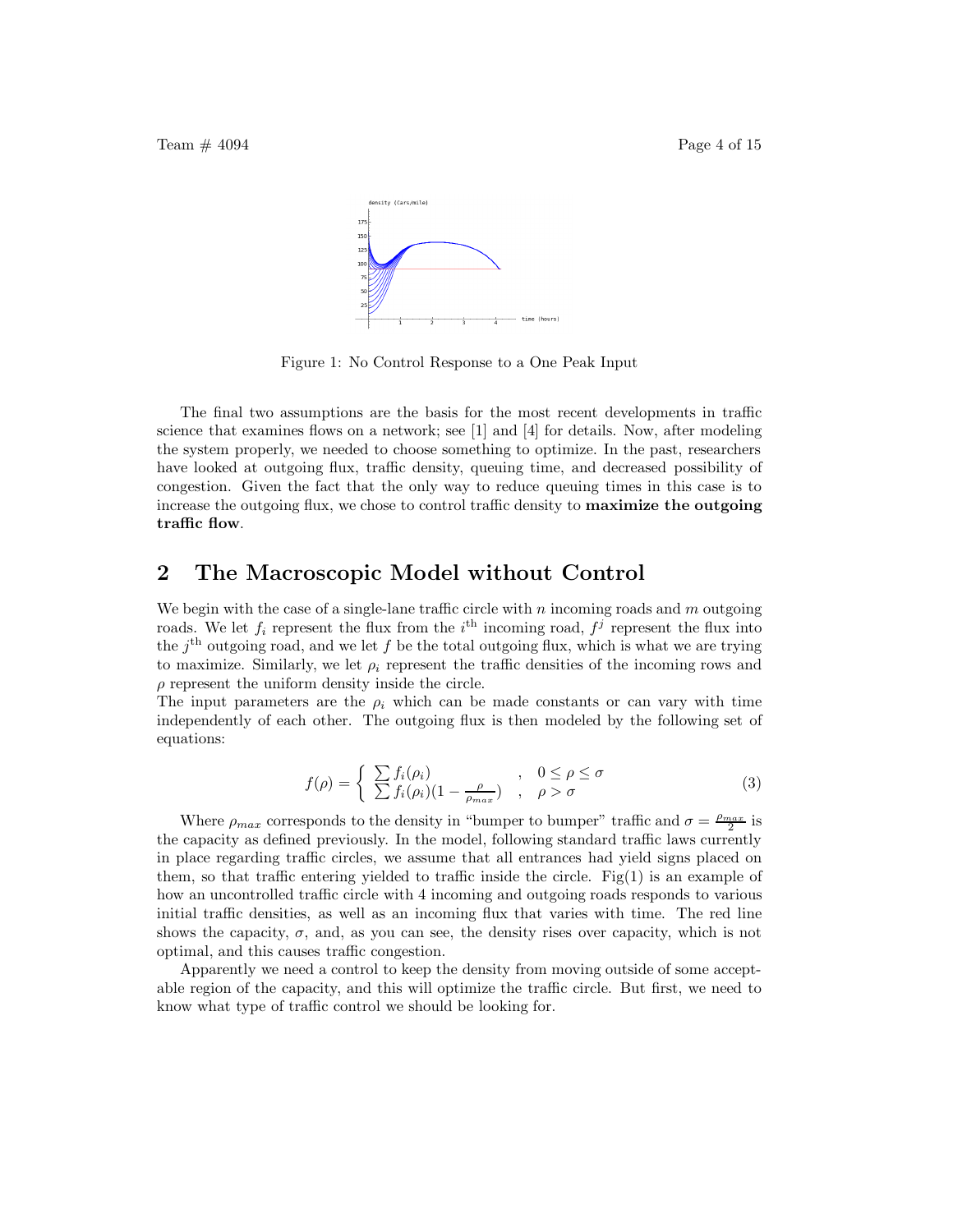Team  $\#$  4094 Page 5 of 15

### 3 Network Considerations

Here we follow the development of [1] in order to narrow our search for a control procedure in the case of 2 incoming and 2 outgoing roads for a traffic circle. We then generalize these results to the case of n incoming and n outgoing roads. The purpose of this investigation is to show that it is better to give the cars in the circle priority over the cars entering. We will then design a control system that biases heavily towards the cars in the circle and produces a maximum result under a wide variety of incoming traffic densities.

Consider 2 incoming roads,  $I_1$  and  $I_2$ , and 2 outgoing roads,  $I_3$  and  $I_4$  with 4 parts to the traffic circle filling each junction,  $I_{1R}$ ,  $I_{2R}$ ,  $I_{3R}$ ,  $I_{4R}$ , so that  $I_{1R}$  connects  $I_1$  to  $I_3$ , and  $I_{2R}$  connects road  $I_3$  to  $I_2$ , and so on. Suppose that N cars enter at  $I_1$  and  $\alpha N$  exit off of  $I_3$  while  $(1 - \alpha)N$  exit off of  $I_4$ . Define  $\beta$  as a similar coefficient for  $I_2$  (i.e.  $\beta N$  cars go to  $I_4$  and  $(1 - \beta)N$  go to  $I_3$ ).

Now we define "right of way parameters,"  $q_1$  and  $q_2$  so that if only a limited number of cars, C, can be on a given section of the traffic circle at a certain time,  $q_iC$  will come from inside the circle, and  $(1 - q_i)C$  will come from outside the circle. (The indices correspond to which incoming road we are dealing with). So, a high value of the right of way parameter would correspond to a strong bias to the cars already in the circle. With incoming densities constant, [1] gives us the following three results:

Proposition 1. The traffic on the circle never reaches maximum density (never "gets stuck") if the following holds:

$$
q_1 \ge \frac{(1-\beta)f_2}{f(\sigma)}, \qquad q_2 \ge \frac{(1-\alpha)}{f(\sigma)}.
$$
 (4)

Proposition 2. If the right of way parameters satisfy

$$
q_1 < 1 - \frac{f_1}{f(\sigma)}, \qquad q_2 < 1 - \frac{f_2}{f(\sigma)}\tag{5}
$$

Then the circle does reach a maximum density ("gets stuck").

Combining these two results we see that, for low incoming traffic densities (i.e.  $f_i$  <  $f(\sigma)$  $\frac{1}{2}$ , whether or not there is a bias for traffic in or outside the circle does not hugely effect the results- as long as the bounds in (4) are kept. However, as soon as the incoming traffic density goes over  $\frac{f(\sigma)}{2}$ , traffic outside the circle must yield the right of way to traffic inside the circle- otherwise the circle will get stuck.

Indeed it is not hard to see that the same analysis used by B. Piccoli for the 2 by 2 case works for the n by n case, and we get a more general result.

**Proposition 3.** Given n incoming roads and n outgoing roads, define time-varying coefficients,  $\phi_i^j$  so that

$$
f(\rho) = \sum_{i,j} \phi_i^j f_i(\rho_i) \quad \text{and} \quad \forall i \quad \sum_j \phi_i^j \equiv 1
$$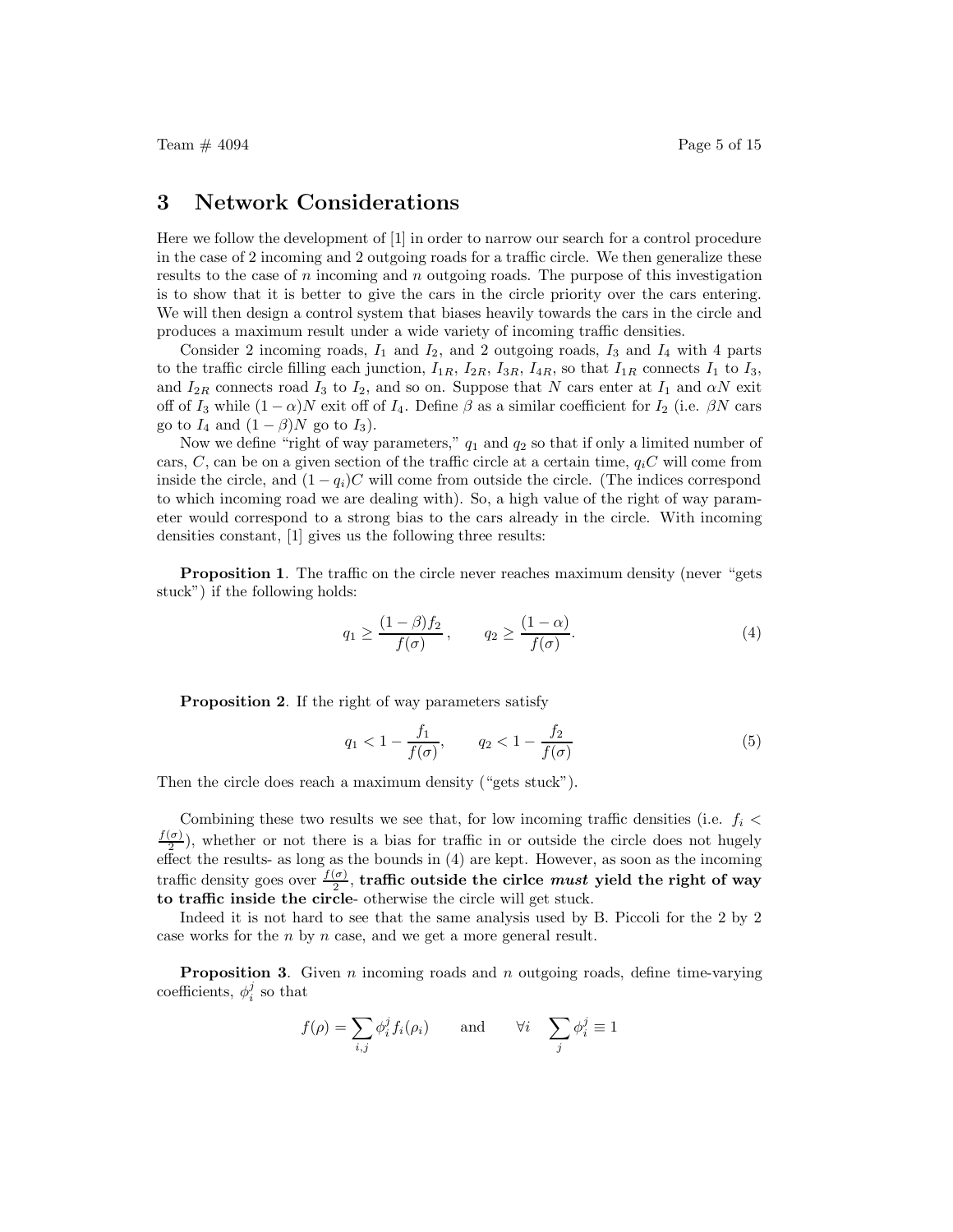Where  $\phi_i^j$  represents the percentage of cars from incoming road i that go out of road j. If the  $n$  right of way parameters satisfy

$$
q_i < 1 - \frac{f_i}{f(\sigma)} \quad \forall i \tag{6}
$$

then the circle gets stuck.

And the same conclusion holds as above- for an arbitrary number of roads coming to the junction, even a moderate level of traffic demands priority to cars inside the circle. With this in mind we quote the last proposition regarding traffic circles by B. Piccoli.

Proposition 4. A multi-lane traffic circle with inner lanes not interacting with outer lanes (i.e. cars can always enter on the outside lane without affecting traffic flow on the inner lane), is isomorphic to a traffic circle that yields to *entering* traffic.

This is certainly surprising- it means that, under heavy traffic, a multi-lane traffic circle is more likely to get stuck than a single-lane traffic circle. So, in our optimization schemes, we will only consider single-lane models to deal with control and suggest that traffic circles with multiple lanes should shut down inner lanes during peak traffic volume hours, or get rid of them all together.

Armed with these theoretical results, which tell us that, under correct controlling of the right of way parameters, we can always avoid traffic getting stuck in a single-lane traffic circle, we now move on to a control system and model.

## 4 Macroscopic Model with Control

For our control system, we were inspired by a simple idea: the thermostat. We know we have to control incoming traffic, and we know we want the traffic density to be as close to capacity as possible, so we designed a control system that would ensure that- in every possible situation. We start with a normal traffic circle where the rule of thumb is to yield to the traffic inside the circle. But then we add one more level of control- red lights on each of the entrances to the traffic circle. In other words, the flow coming in from a road is either the same as it would be with a yield sign, or zero. Then we measure the traffic density every thirty seconds inside the circle, and the incoming fluxes in each lane: if it is too low, one of the red lights is turned off; if it is too high, one of the red lights is turned on; if it is exactly at capacity, nothing happens. The measuring device used for calculating the density in the traffic circle is described in our directions to the traffic engineer (it is, in fact, a real device that is currently on the market, and would require only one camera), and the measuring tool for incoming fluxes can be any number of simple stopwatch-like devices located on the incoming roads. The details of the algorithm for how to decide which lanes to open up are as follows: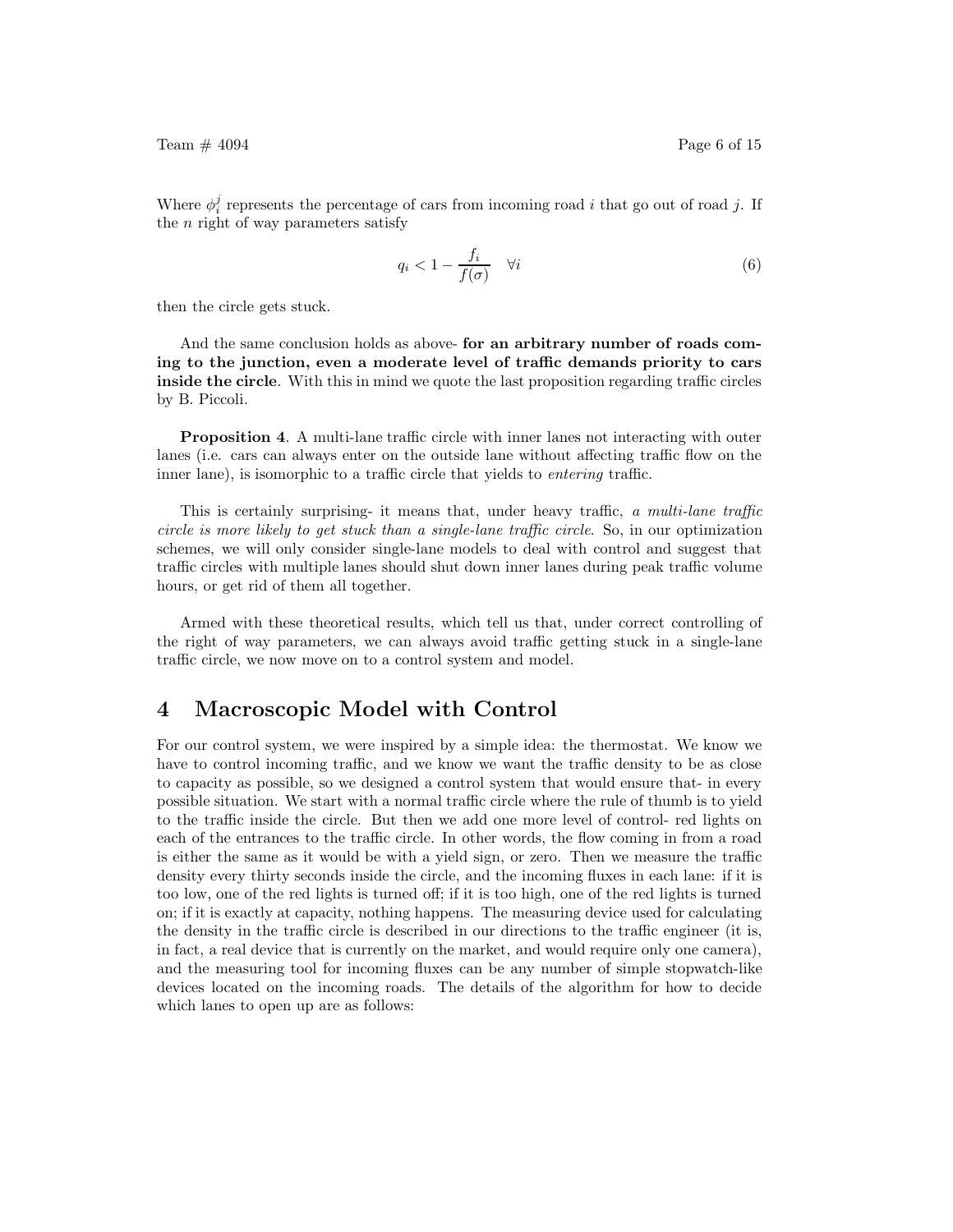

Figure 2: Response Denisty and Input Flux for One Peak

- We measure the traffic density inside the circle, call it  $\rho_0$ .
- If  $\rho_0 = \sigma$  we do nothing.
- If  $\rho_0 > \sigma$ , then we list all of the incoming non-red-lit traffic fluxes in order of magnitude, and put a red light on the highest one.
- If  $\rho_0 < \sigma$ , then we list all of the incoming red-lit traffic fluxes in order of magnitude, and take off the red light on the lowest one.
- Re-measure and repeat every 30 seconds.

The time step was chosen out of an appeal to reality; changing the lights any faster than thirty seconds would not be feasible for a working traffic system, so we needed a lower bound of 30 seconds. We ran our control model simulation for many different types of input fluxes from the incoming road. First, just to demonstrate that our control does better than just a yield sign, we ran the simulation against the same traffic flux given to produce Fig1. The result is Fig 2, which shows the input flux, Fig  $2(b)$ , and the corresponding traffic density in the circle,  $Fig2(a)$ , with control. Clearly, the control keeps the density within a very close margin of the capacity.

In order to test our control to ensure it could handle the toughest of situations, we tested it against a non-physical incoming flux: a square wave that oscillates from 0 to 10,000 cars/hour every hour for a traffic circle that has 4 incoming and 4 outgoing roads. Even with these instantaneous discontinuities in traffic densities, to epic proportions, our control was able to keep the traffic density very close to capacity, as evidenced in Fig3.

This wasn't enough. We now ran a simulation to test our control on an absolutely ludicrous level of traffic coming from 10 different incoming roads and leaving from 10 different outgoing roads. We let each incoming road have a flux that varied as a square wave. Just to understand how non-physical and ridiculous of a test this is; imagine an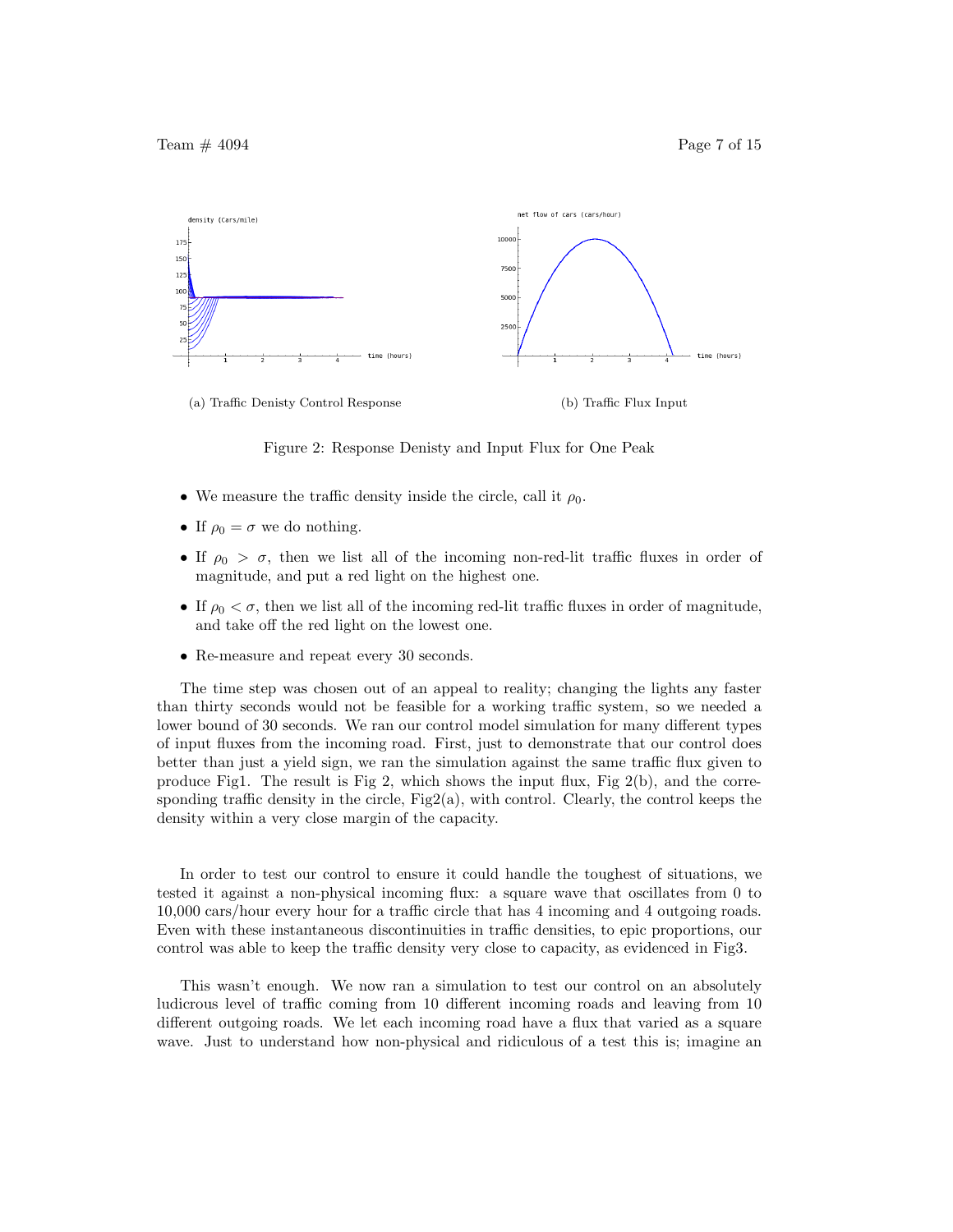

Figure 3: Response Density and Input Flux for Square Wave



(c) Square Wave Incoming Flux

Figure 4: Monstrous Incoming Flux With and Without Control- 12 roads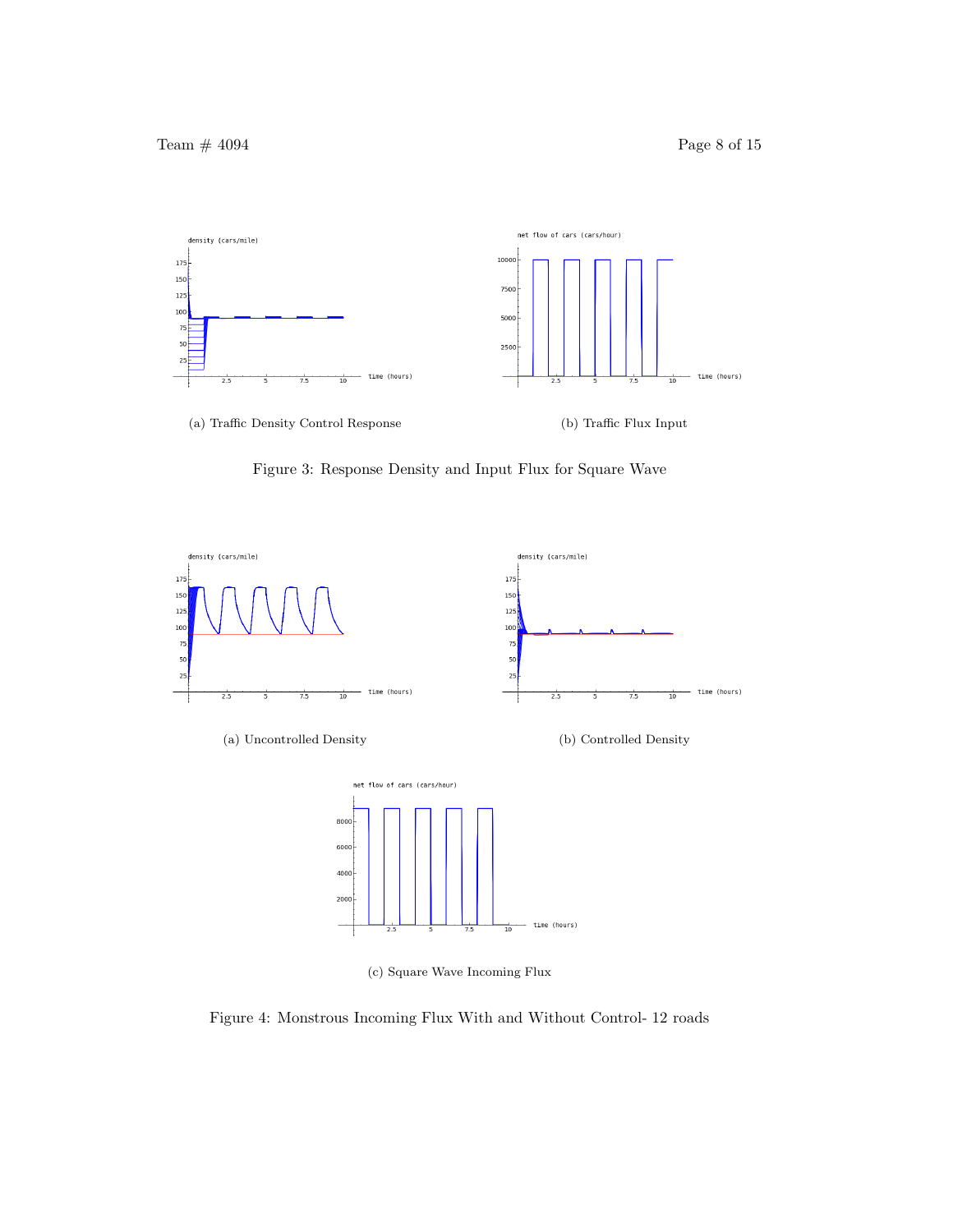

Figure 5: Microscopic Model Still Shots

empty traffic circle that periodically deals with no traffic, and then a sudden hour-long onslaught of 10,000 cars, all coming in from different directions. Certainly any system that can handle such an overload can do better than just a yield sign. For comparison's sake, we show the controlled and uncontrolled response to the square wave input flux in Fig 4. Notice in Fig 4(b) that our control performs phenomenally against the monstrous wave of cars.

## 5 The Microscopic Model

In addition to the macroscopic model, we have also formulated a microscopic, discrete model, where each car is modeled individually. It is a variation on a classical "car-following model." Here, however, we take a different approach from previous standard models and focus mainly on the following-distance and acceleration as opposed to the velocity of each individual car. From our animations, this approach deals far better with the stop and go traffic in and around a traffic circle.

The differential equation that we created for this model was:

$$
x''(t+T_r) = \beta[(x_{front} - x) - g(x'(t))]
$$
\n(7)

Where  $x(t)$  is the position function for some car on a road, and  $x_{front}(t)$  is the position function for the car directly in front of it on the road.  $T_r$  is the reaction time,  $g(x'(t)) =$  $\alpha x'(t)$  (where  $\alpha > 0$  is some constant) is the desired following distance, and  $\beta > 0$  is a scaling factor. Notice that this makes perfect sense: when the car is too close to the car in front, the negative term dominates the difference, and the car reacts after some delay time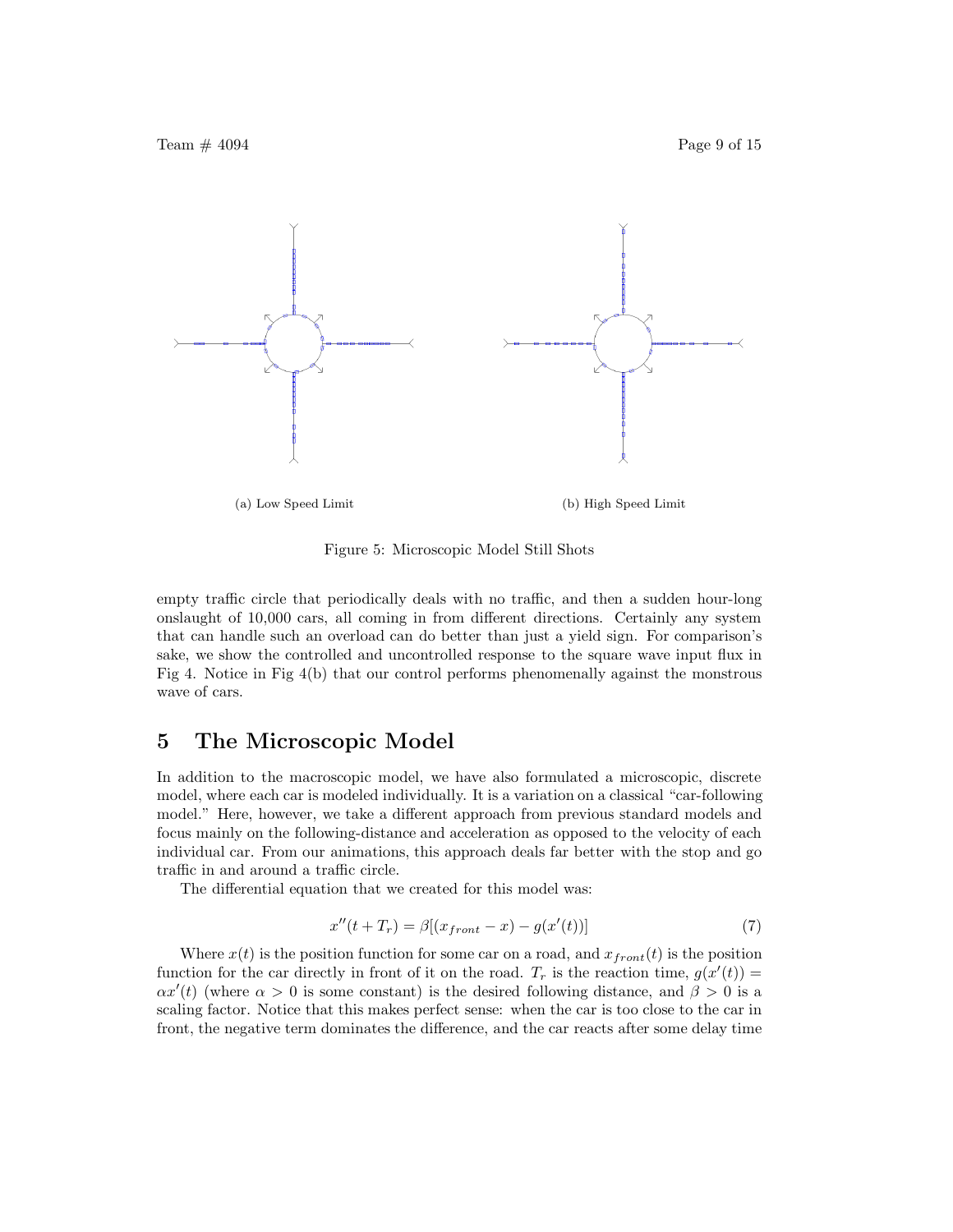

Figure 6: Density for different incoming fluxes and Radii

by decelerating. When the car is too far away, the positive term dominates the difference and so the car reacts by accelerating after some reaction time. Compare (7) to the old standard car-following model (seen in [3] and others):

$$
x''(t+T_r) = -\lambda(x'_{front}(t) - x'(t))
$$
\n(8)

Clearly this model is flawed; when people drive, they don't gauge relative velocities, they gauge relative distances, and they model their behavior to control for that. We wrote up a program that models two incoming and two outgoing roads with an unlimited amount of cars coming in, and then driving around the circle and exiting. We used a random number generator to determine a choice distribution on the entering cars: a certain percentage would take one exit and a certain percentage would take the other. In addition, each car went through a decision-making procedure as it neared the entrance about whether to accelerate on through or to decelerate to a stop, based on its proximity to other cars already in the circle. Combining this with our control system of red lights and yielding produced wonderful results- the control system is equally as effective in this more descriptive, discrete model. This is surprising because even though the results were the same, there are some clear differences with this discrete model. For example, the density inside the ring depends highly on the speed limit in the traffic circle, as evidenced by Fig 5.

We ran over 500 different simulations, changing the radius of the circle and other parameters across a wide range (Notice that the radius does not affect the traffic density in the circle too dramatically as in 6). The data sample is far too large to include here, but a sample of the results can be seen in 7. The straight line is the capacity, the line that oscillates closer to that line is the density results with our control, and the highest line represents the density results without control. The traffic control system works in the more descriptive model as well.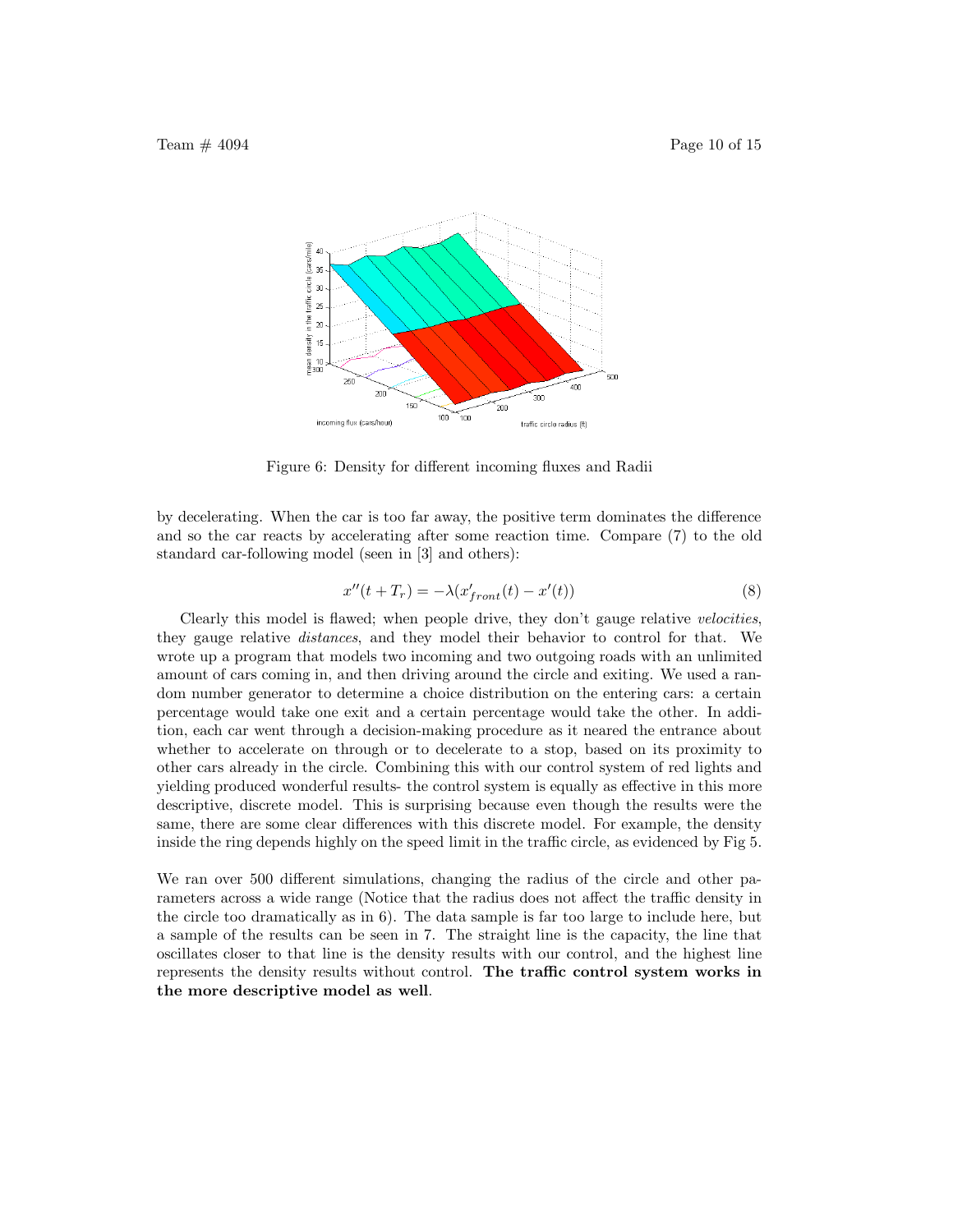

Figure 7: Typical Example of Micro-Model Density Results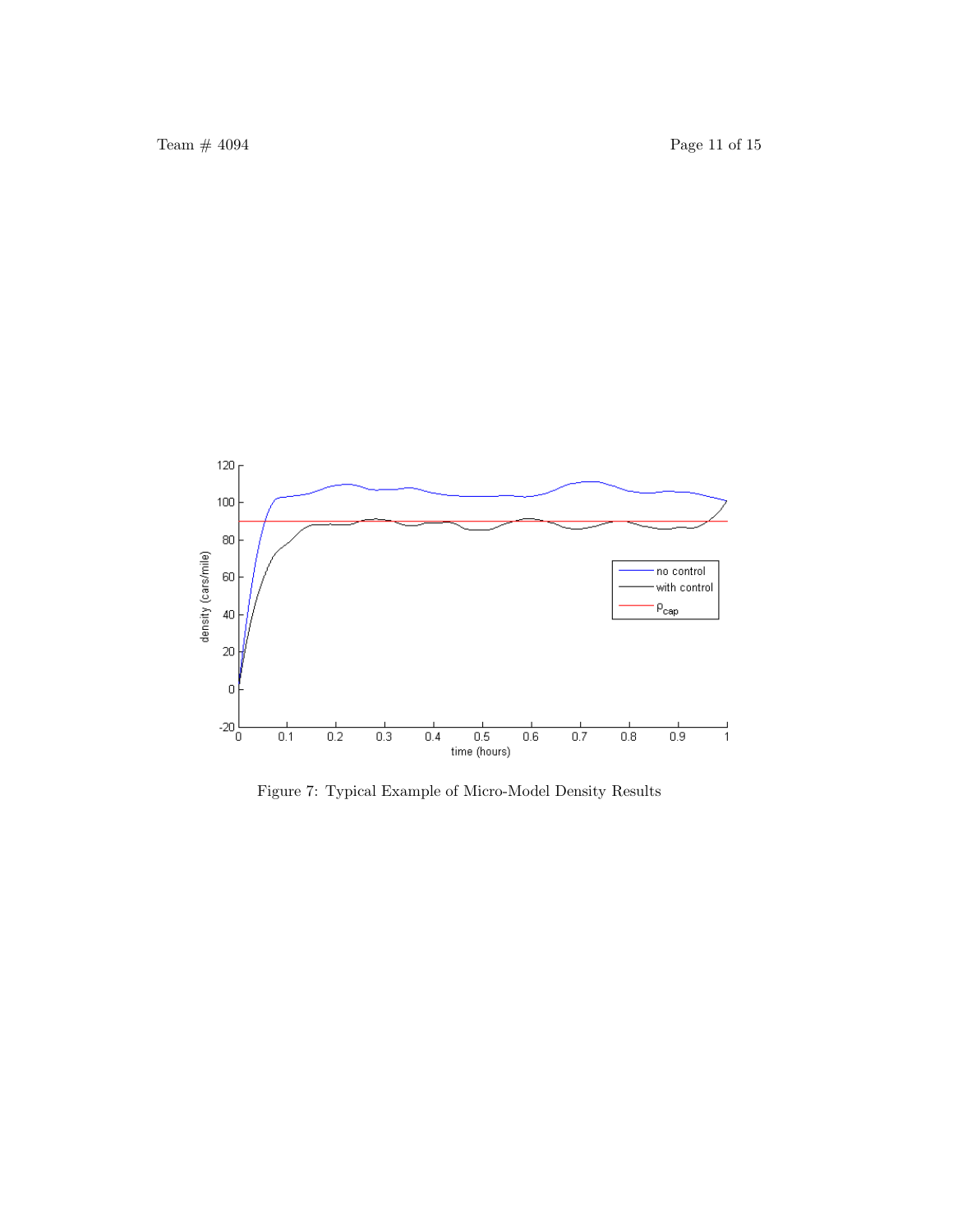### 6 Directions for a Traffic Engineer

Our control system works for any single-lane traffic circle. Multi-lane traffic circles are dealt with at the end of the section.

#### 6.1 Measuring Traffic Density

In order to implement our control system, it is necessary to have the ability to analyze average traffic density inside the circle every thirty seconds. This is easily achieved with the installation of a camera that can view the entire traffic circle. Once this camera is installed, it must be programmed to count the number of cars it sees in the circle and divide by the pre-determined length of the circle. Many programs and camera systems like this already exist; one example can be found in [9]. The capacity can then be computed as  $\frac{\rho_{max}}{2}$  $\frac{2^{n}a^{n}}{2}$ , where  $\rho_{max}$  is just the density that corresponds to the traffic circle filled with average-sized cars bumper to bumper.

#### 6.2 Measuring Traffic Flow

This topic has been studied extensively, and is already employed in traffic control currently. Traffic flow must be measured on each of the incoming roads away from the entrances. It is important that the incoming flux is measured on the road away from the entrance, otherwise the traffic flow would be zero on all of the roads when there is high enough traffic congestion, and this would confuse the control system. The flow measuring device should be placed as far away as possible from the entrance without running into previous junctions- this will ensure the best results for the control system.

#### 6.3 Programming the Control

Install red lights on each of the entrances to the traffic circle. Let the rule for incoming cars be: "Yield to traffic in the circle unless there is a red light. if there is a red light, stop." Set the measuring devices to send in data every thirty seconds to a traffic control box. The traffic control box then separates the incoming road data into two sets: roads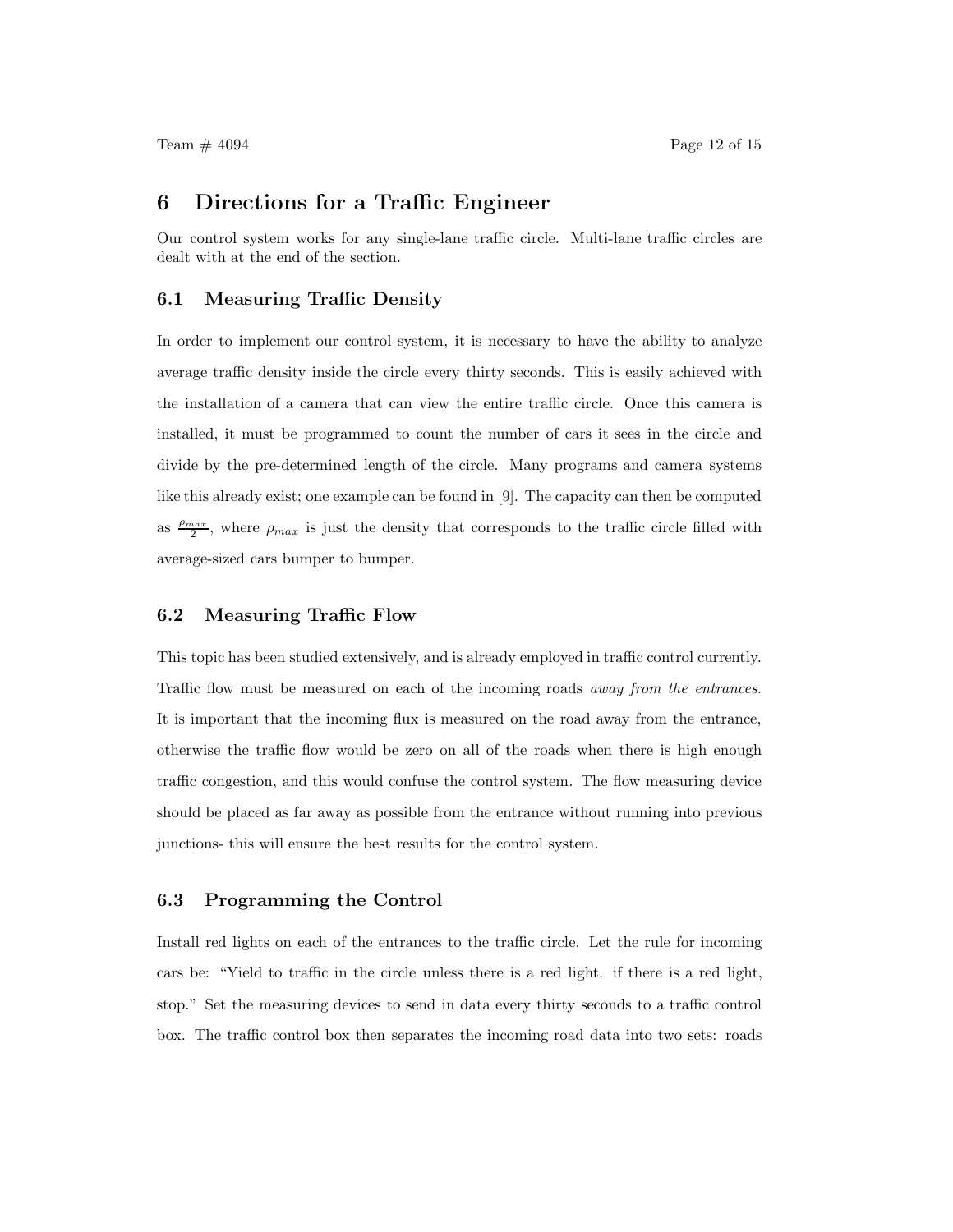with a red light currently on and roads with a red light currently off. The data is ordered by magnitude within each set. If the density inside the circle is higher than the capacity, then the traffic control box sends a signal to the greatest member in the set with red lights off to turn the red light on. If the density inside the circle is lower than capacity, then the traffic control box sends a signal to the least member in the set with red lights on to turn the red light off. If the density inside the circle is exactly at capacity, then the traffic control box sends a signal to tell all lights to remain in the current configuration. As stated before- this process repeats every 30 seconds.

#### 6.4 Multiple-Lane Traffic Circles

Due to the results in Section 3, it would be perfectly reasonable to shut down the inner lanes of the traffic circle to avoid the almost inevitable situation of cars getting stuck inside during high traffic flow. If this option would not be feasible, then a survey of the traffic flow through the circle would be necessary. At peak traffic flow hours, the inner circle should be shut down, but during low traffic, it would be excusable (though not optimal), to allow it to remain open. During all these times the current control should be used as well.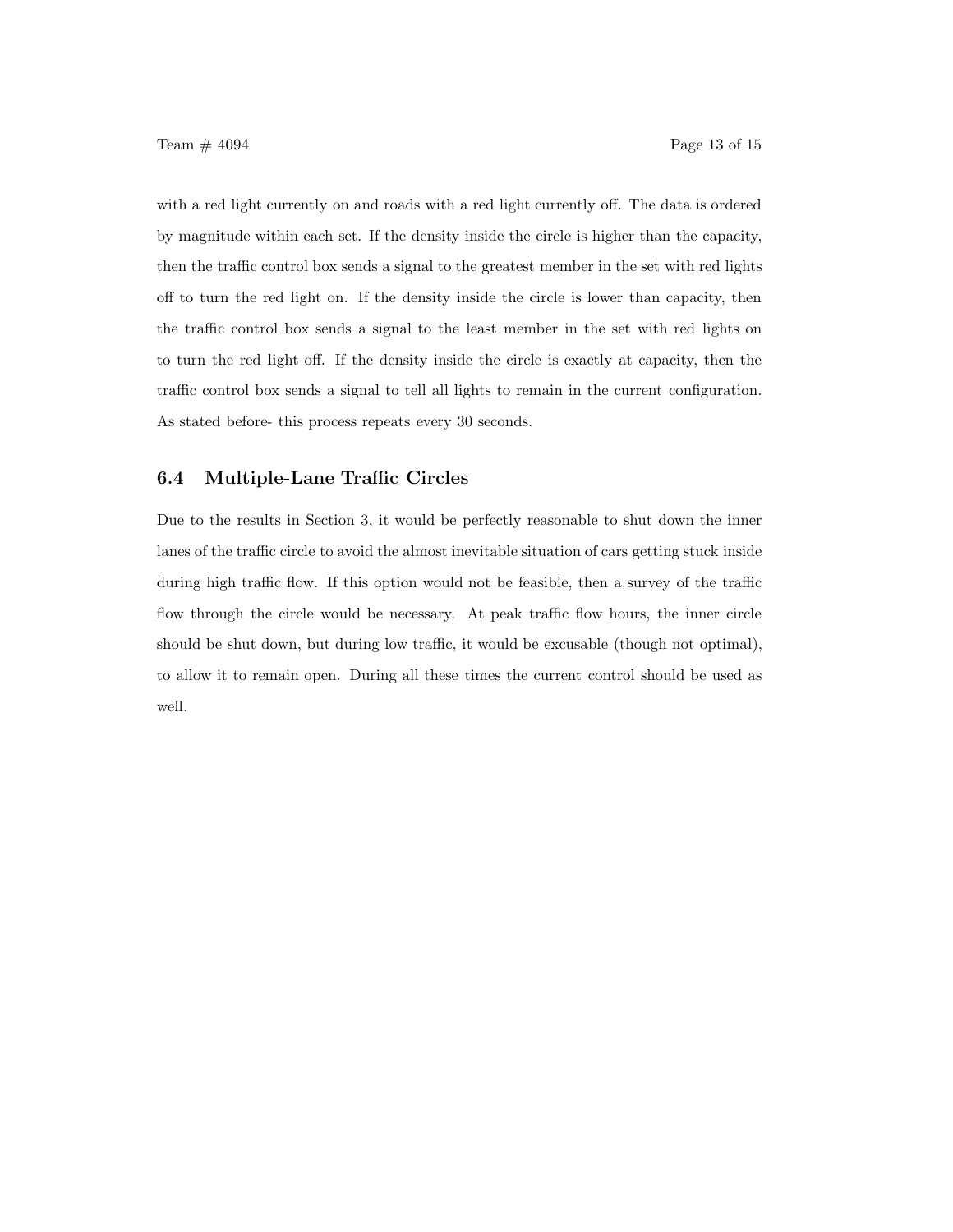### 7 Conclusion

We successfully modeled a single-lane traffic circle and designed a control system that keeps the traffic system running smoothly at very low operating cost. But we should note some of the limitations here. A full-fledged test of our first model on multi-lane traffic circles was not achieved. We also did not consider the possibility of pedestrian crossing delays in our model. Furthermore, it has been shown that the original model proposed by Lighthill and Whitham does not hold up to reality in certain occasions, so we cannot know if the control system truly works until it is tested in a real world situation. Much of the difficulty in traffic flow analysis arises for the same reasons that fluid dynamics is difficult: the differential equations governing the system are very difficult to deal with analytically. Indeed, most complete traffic flow analyses invoke Eulerian dynamics and the Navier-Stokes equations- for which some analytic descriptions merit a Millenium Prize.

Fortunately, the relatively new frameworks and models proposed by B. Piccoli and others provides a promising new field of inquiry in modeling traffic systems, and allows for arbitrarily complex configurations. Our strongest results came from the use of this model, and allowed us to focus our efforts on controlling the right-of-way parameters in the traffic circle. However, the correct definition and rigorous use of right of way parameters has yet to be hammered out and standardized, and the original use of these in [1] has been critiqued in [4], so the use of these results in our paper stands on shaky theoretical framework. Nonetheless, it is difficult to doubt the power and usefulness of our model with control given its exceptional ability to handle various onslaughts of traffic flows. Indeed, with the addition of our descriptive, albeit computationally costly, discrete model we managed to strengthen the prospect of our control as a valid traffic procedure.